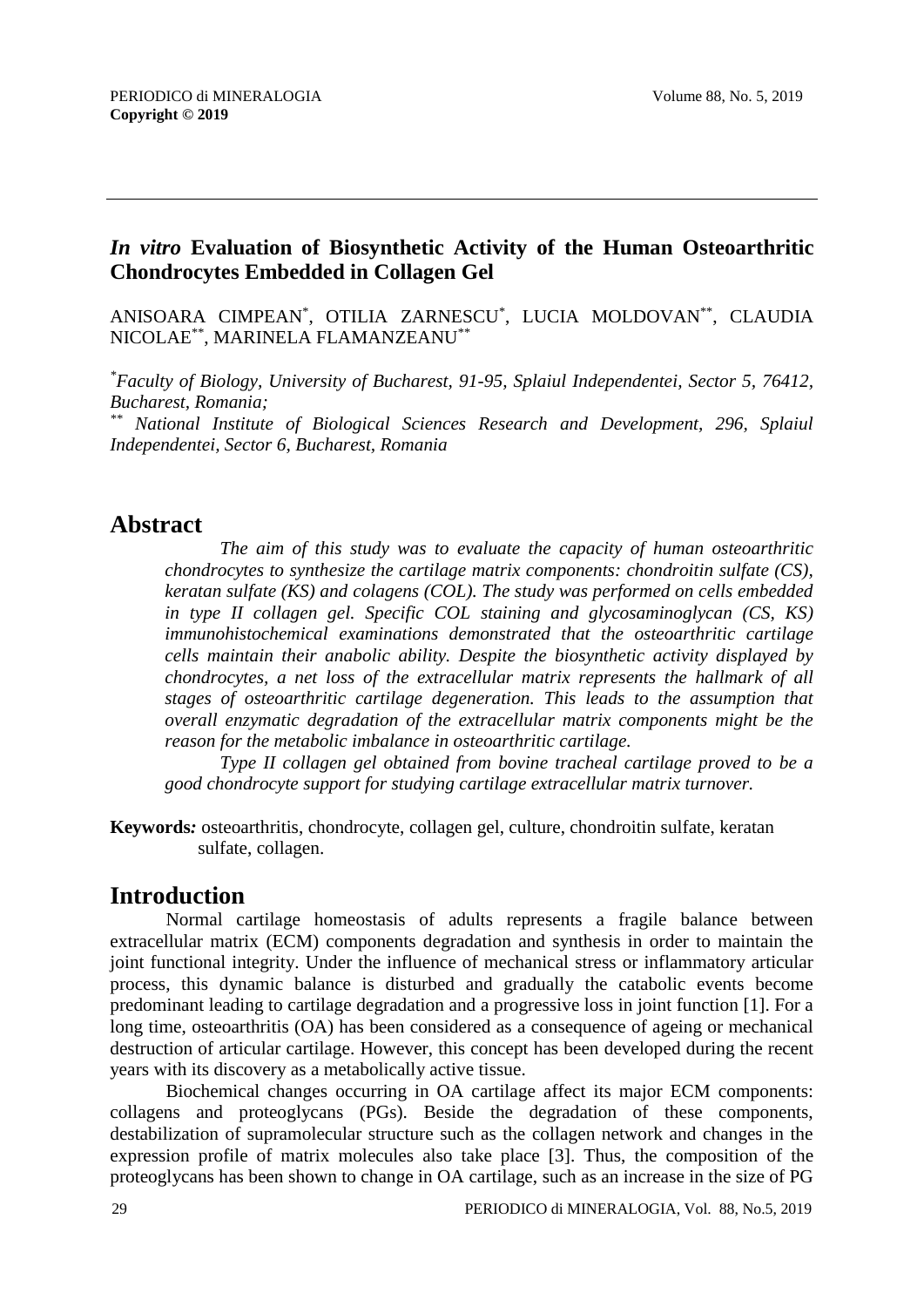molecules and the appearance of molecules, which are barely seen or are undetectable in normal articular cartilage. These atypical molecules are tenascin [4] and collagen types IIA [5] and III [6]. It still does not known if a loss of proteoglycans or a loosening of the collagen network comes first or both finally implicate the other as well [7].

Although precise mechanisms through which the joint cartilage develops characteristic OA lesions are not fully elucidated, it is increasingly accepted the involvement of mechanical and enzymatic factors based on studying of the OA animal models. These studies revealed matrix metalloproteinases (MMPs) as major enzymatic factors in this process [8]. Unlike inflammatory arthropathies, where infiltrated neutrophils and pannus invading the cartilage contribute to the degrading process through proteolytical enzymes able to resorb ECM, the OA lesion is characterized by reduced inflammation and synovial proliferation, orientating the investigations towards native chondrocytes as a source of MMPs. Thus, enhanced levels of numerous MMP members including MMP-7 [9], membrane type 1 (MT1)-MMP [10], aggrecanase [11], ADAM-10 [12] and ADAM-15 [13] have been shown to determine the increased ECM degradation in OA cartilage.

In this context, the main objective of the undertaken studies was the carrying out of an *in vitro* study model for biosynthetic activity of OA chondrocytes by: immunocytochemical revelation of chondroitin sulfate (CS) and keratan sulfate (KS) - the two glycosaminoglycans (GAGs) present in aggrecan structure and histological detection of the synthesized collagens in a three-dimensional system of collagen gel. This system creates the conditions for maintaining the phenotype expressed *in vivo* by chondrocytes [13].

# **Material and Methods**

*Biological material*. Cartilaginous tissue samples were obtained under aseptic conditions from OA patients (mean age of 52 years) subjected to surgical intervention for hip joint prosthesis. According to macroscopically evaluation in Mankin systems [14], the OA overall degree at hip level was V, but the tissue samples were taken from regions with residual cartilage, representing III and IV degrees. The articular cartilage was isolated through dissection excluding synovial and bone tissues.

*Chondrocyte culture in monolayer*. For chondrocyte isolation from cartilaginous tissue, the cartilage fragments from OA cartilage were cut into small pieces of about  $1\n-2$  mm<sup>3</sup>, washed 3-4 times in PBS and subjected to sequentially enzymatic treatment with hyaluronidase, trypsin and clostridiopeptidase A, seeded and multiplied into monolayer according to experimental protocol carried out by Goldring [15].

Chondrocytes were seeded at a cell density of  $10^6$  cells/ml in the growth medium (DMEM containing 10% fetal calf serum (FCS), 100 U/ml penicillin, 100 µg/ml streptomycin and 0,5  $\mu$ g/ml amphotericin B and incubated at 37<sup>0</sup> C in a humidified atmosphere of 5% CO<sub>2</sub>. They required 2-3 days in order to adhere to support and to display. The culture medium was changed at 3 days period of time. The culture evolution was observed by phase contrast microscopy. After about a week, when the primary culture cells reached the confluence, they were individualized by 0.25% trypsin/1.0 mM EDTA treatment and reseeded at the same cell density. In the performed studies there were used chondrocytes in monolayer culture up to the third passage.

*Preparation of chondrocytes suspended in collagen gel*. OA chondrocytes maintained in monolayer culture up to the third passage were trypsinized, centrifuged and embedded in a type II collagen gel obtained from bovine tracheal cartilage according to the procedure described by Negroiu et al. [16].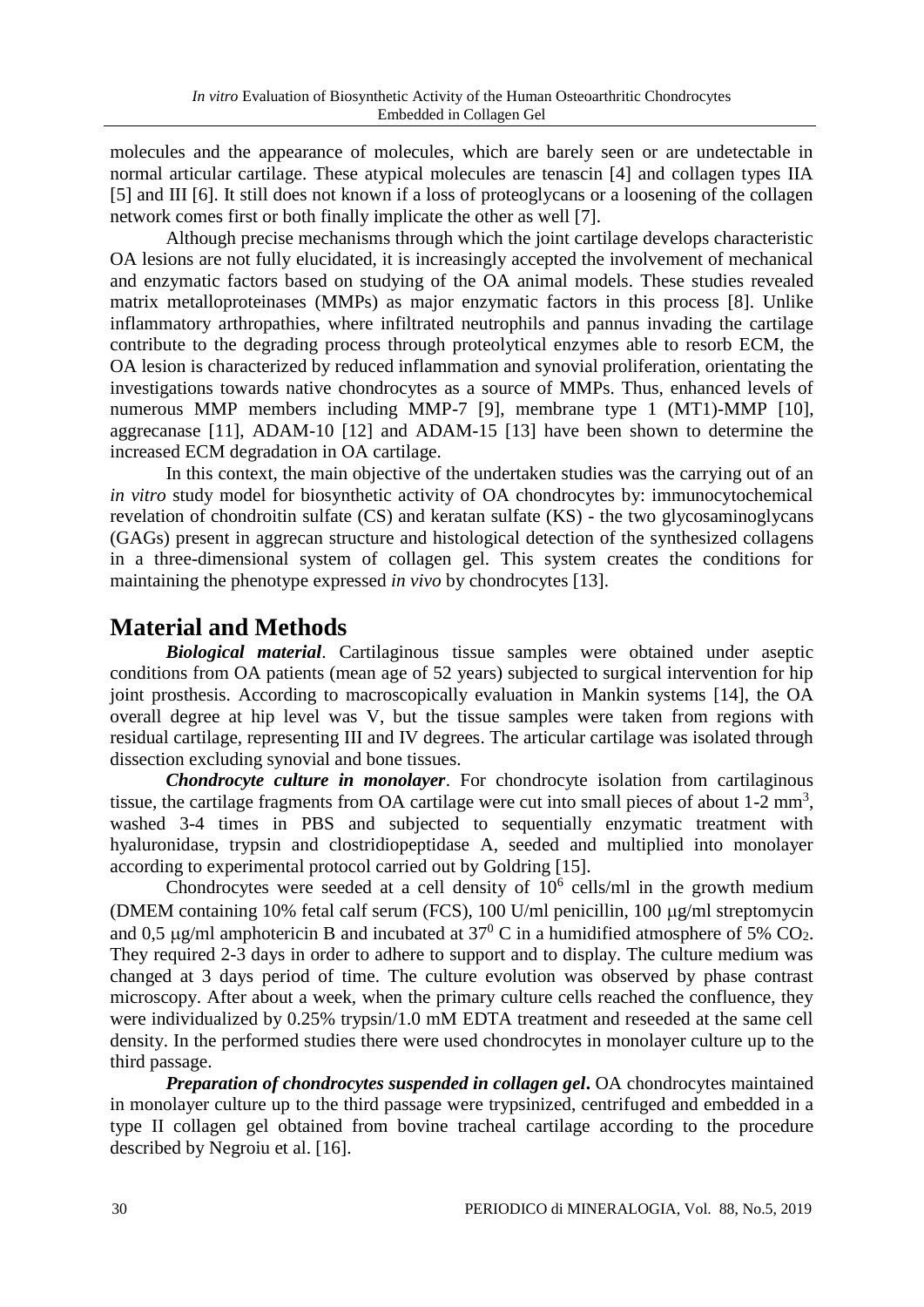Type II collagen solution at a concentration of 4 mg/ml was dialyzed against distilled water, with several changes, at  $4^{0}C$  for 48 hours and sterilized with UV light on ice for 4 hours. Freshly dissociated chondrocytes were suspended in collagen solution at a density of 10<sup>6</sup> cells/ml according to the Matsusaki et al. procedure [17] adapted by us. Final collagen concentration in the suspension thus obtained was of 3.2 mg/ml and the solution pH was 7.4.

1ml of collagen-chondrocyte suspension was distributed in the 35mm culture dishes and incubated at  $37^{\circ}$  C in a humidified atmosphere of 5% CO<sub>2</sub> for 1 hour, a necessary period to gelify collagen-cells suspension. The resulted gel was coated with 2 ml culture medium and it was incubated under the same conditions, for 10 days and the medium was changed every 2 days.

*Evaluation of biosynthetic activity of the OA chondrocytes included in collagen gel.* After 10 days of culture, the collagen-chondrocytes composite was washed with PBS and processed for further morphological evaluation by light and electron microscopy and CS and KS immunocytochemical detection, as it was previously mentioned [18].

### **Results and Discussion**

The biochemical properties of articular cartilage are strongly dependent on the biochemical composition and integrity of its ECM. It is an avascular, aneural and alymphatic matrix, which is synthesized by the resident cells named chondrocytes [19]. At the supramolecular level, cartilage matrix consists of two basic components: a fibrillar and an extrafibrillar matrix. The fibrillar matrix consists predominantly of type II collagen, together with other collagens, mainly types IX, XI and VI [20]. The nonfibrillar component consists predominantly of highly sulfated aggrecan monomers, attached to hyaluronic acid and link protein, forming very large, polyanionic aggregates.

OA consists of the destruction and failure of the ECM, the functional element of articular cartilage. So far, the studies have been focused on changes in the two major components of the cartilage matrix, the collagen network and the proteoglycan aggregates. The loss of aggrecan is a feature in early stages of cartilage degeneration, whereas the overall content of collagen remains constant throughout the disease process [21].

Numerous studies performed on chondrocytes were focused on the understanding of the mechanisms inducing metabolic changes in joint cartilage during OA. Nevertheless, a major impediment in these studies is represented by the fact that cells isolated from their cartilaginous matrix environment and cultured in monolayer for 2-4 weeks are strongly inhibited through contact and gradually modify their characteristic phenotype, adopting an elongated morphology, typical for fibroblasts and being characterized by an intense proliferation. These morphological changes are accompanied by profound biochemical changes including a gradual modification from type II collagen synthesis to type I and III collagens and from synthesis of the PG specific to cartilage (aggrecan) to the PG typical for fibroblasts (versican) [22, 23]. Nevertheless, chondrocyte-specific phenotype can be reexpressed when these cells are embedded in three-dimensional solid support matrices such as agarose [24], collagen gels [25] or alginate microspheres [26]. This ability is limited nevertheless and it was suggested that the cells cultured in monolayer are not to be subjected to more than 4 passages in order to maintain their chondrocyte characteristics [27].

As it has already shown previously, OA chondrocytes are characterized by an intense degradative activity reflected by the synthesized proteolytic enzymes (particularly MMPs). Nevertheless, joint cartilage destruction is the result of the disturbance of the balance between degradation and synthesis of the matrix structural components. Therefore, the studies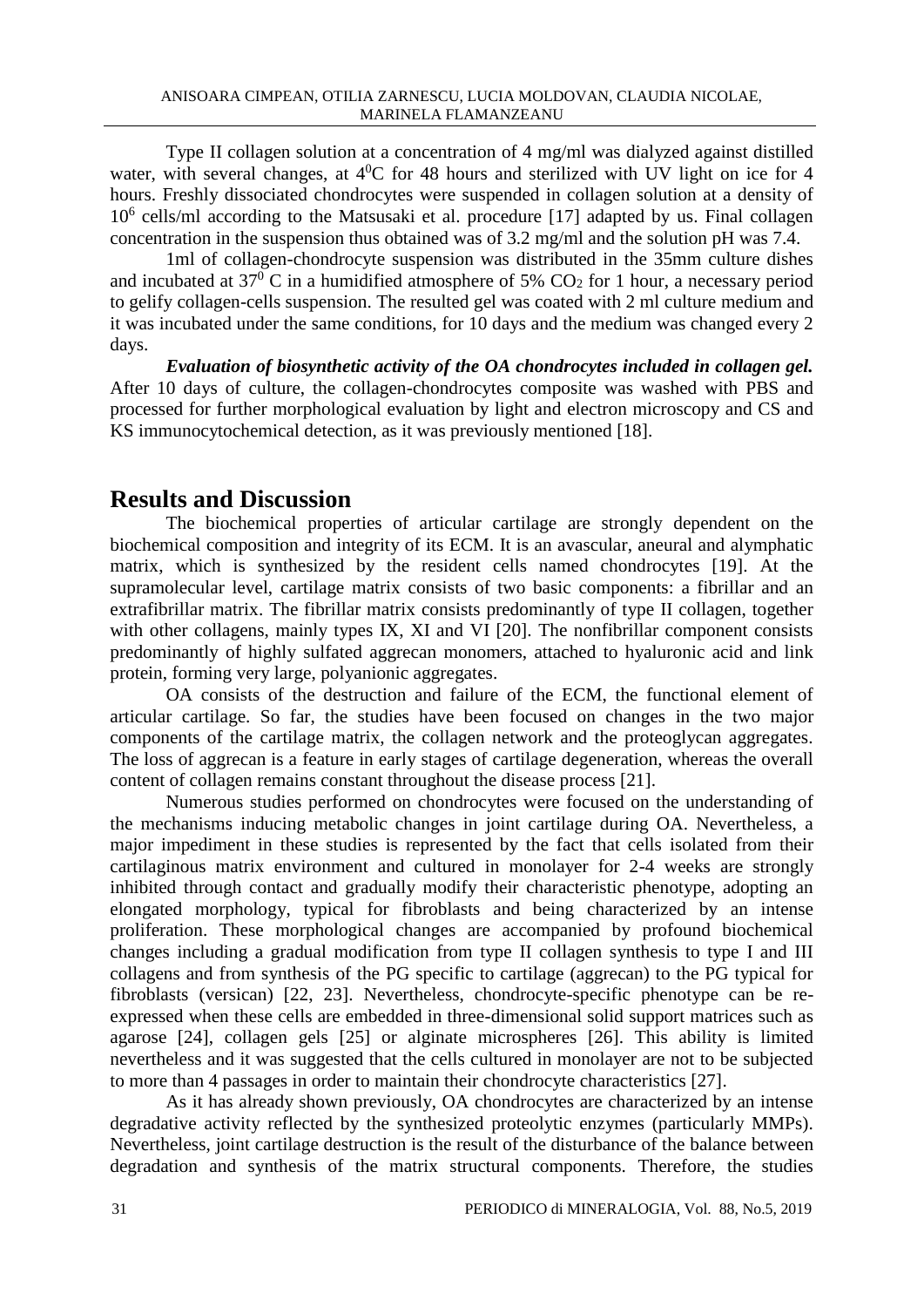undertaken by us had as purpose the evaluation of biosynthetic activity of the OA chondrocytes cultured in collagen gel that allows them to regain and maintain the phenotype expressed *in vivo*.

Numerous studies [28, 29] demonstrated that when chondrocytes were cultured in collagen gel in order to provide an three-dimensional structure ensuring the maintenance or the revert to their characteristic phenotype, they synthesize an ECM *de novo* represented by GAGs and type II collagen, thus constituting an architecture similar to hyaline cartilage. In order to reproduce as faithful as possible the existing *in vivo* condition, it was used this experimental model with the purpose to evaluate qualitatively the OA chondrocyte ability to synthesize these matrix components during 10 days-culture in the presence of a growth medium (DMEM containing 10% FCS).

In the performed studies, we used OA chondrocytes multiplied in monolayer culture up to the third passage. When the chondrocytes were isolated from OA cartilage and plated at high density  $(1x\ 10^6)$ , typical polygonal chondrocytes were observed after 24 hours of culture and for the remaining 6 days of culture (data not shown). When the cells were propagated and cultured in monolayer they began to lose their polygonal shape and became more elongated and flattened. Thus, the OA chondrocytes at passage 3 were represented by a heterogeneous cell population (**Figure 1**) as a result of their partially dedifferentiation in monolayer culture and the phenotyping variability known to be expressed *in vivo* by OA chondrocytes [30].



Figure 1. Appearance of human OA chondrocytes in culture (third passage), as viewed by phase contrast microscopy (x400). Cells partially lost their typical polygonal shape. F- fibroblast-like cell.

Histological studies revealed the fact that although most chondrocytes embedded in collagen gel exhibited their specific phenotype, extremely few cells underwent changes toward a fibroblast-like phenotype (**Figure 2**) adopting a slightly elongated morphology. This could be accounted for by the osteoarthritic nature of cartilage from which there were isolated the cells under study, some of them exhibiting an irreversibly altered phenotype. Similar to chondrocytes embedded in alginate microspheres, chondrocytes in collagen gel exhibited an extremely low proliferation speed compared to cells cultured in monolayer. Thus, rare cell colonies (**C**) were revealed.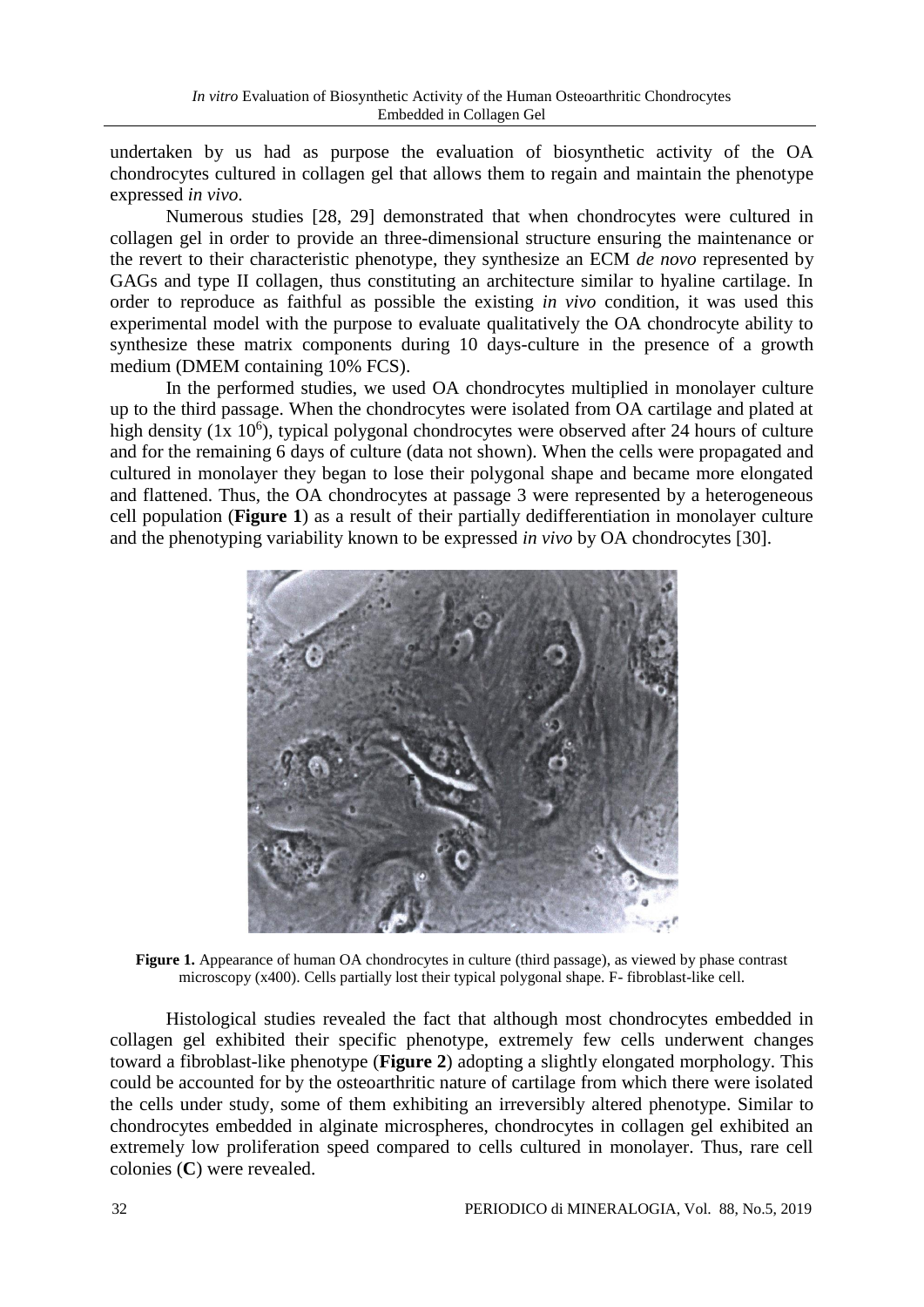

**Figure 2.** Light micrograph of OA chondrocytes-collagen gel composite. OA chondrocytes embedded in collagen gel with a prevalently round morphology; Cell cluster (C). (Azan staining).

Studies on immunohistochemical evaluation of chondrocyte-type II collagen composite demonstrated positive reactions both to CS (**Figure 3A**) and to KS (**Figure 3B**) prevalent at intracytoplasmic level. Reaction intensity varied depending on the cell, but was relatively homogeneous. The signal absence in pericellular microenvironment might suggest either low or late secretory activity of these cells, or an intense degradative activity.



**Figure 3**. Immunohistochemical revealing of CS (A) and KS (B) synthesized by OA chondrocytes embedded in type II collagen gel.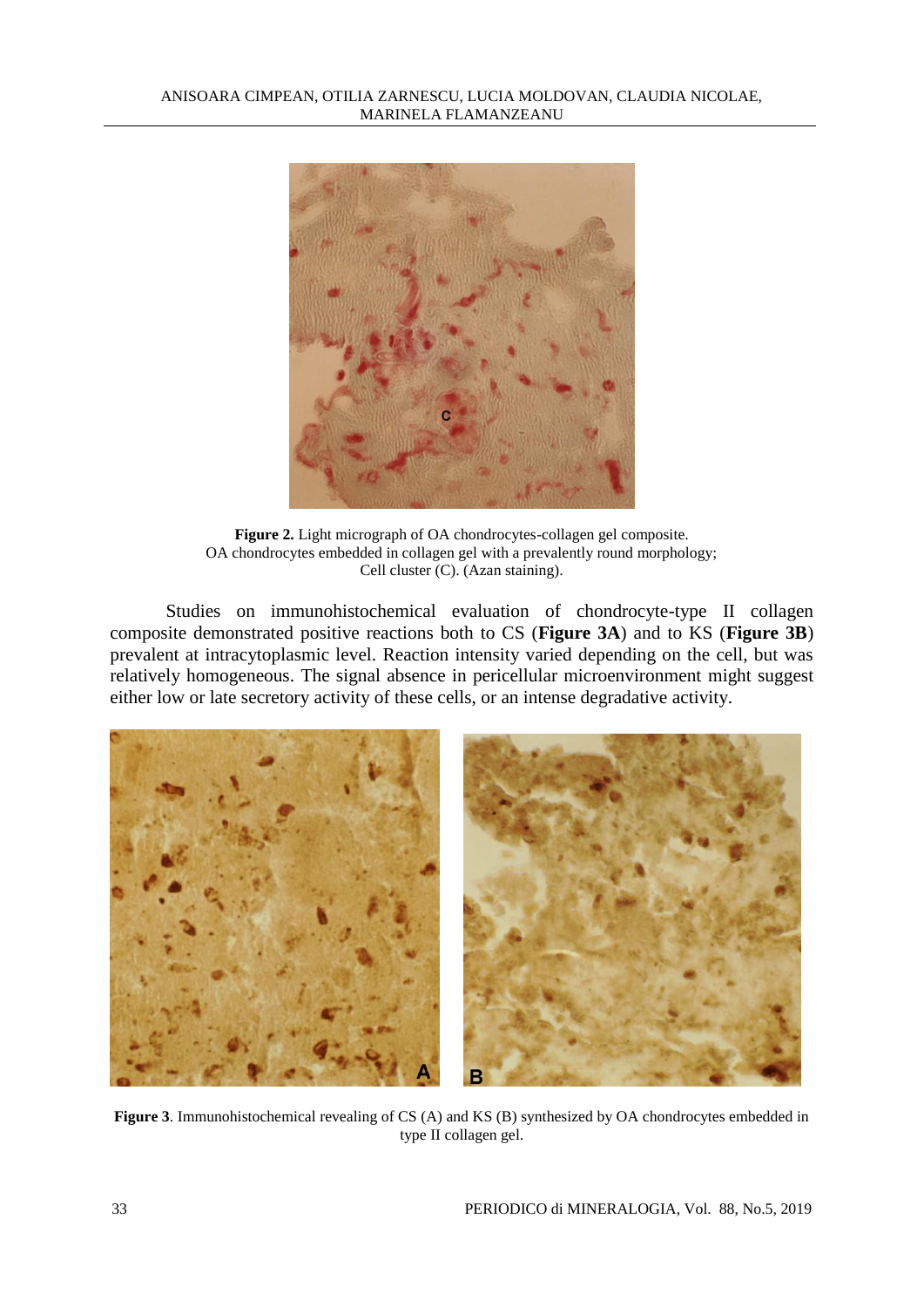Nevertheless, the van Gieson staining, specific to collagens was more intense in the proximity of some cells (COL) (**Figure 4**) suggesting their increased anabolic activity, which exceeds their degradative activity, thus permitting collagen pericellular depositing. Unfortunately, it is not known whether this was type I or type II collagen or possibly another collagen type.



**Figure 4**. Light micrograph of an OA chondrocyte – type II collagen composite. It can be noticed collagen deposit in the proximity of some chondrocytes (COL). (van Gieson staining).

Electron microscopy images (**Figure 5**) revealed chondrocytes of ellipsoidal shape with numerous membrane filopodia (f) specific to superficial region of joint cartilage. These cells are characterized by an abundant endoplasmic reticulum (er) to which ribosomes are attached and numerous secretory vesicles (v). This indicates active intracellular protein synthesis in these cells. There were also revealed round chondrocytes exhibiting a voluminous, euchromatic nucleus, with its chromatin condensed along its nuclear envelope (data not shown).



**Figure 5**. Electron micrograph of an OA chondrocyte embedded in collagen gel. Ellipsoidal-shape chondrocyte with numerous mitochondria, secretory vesicles (v) and an abundant endoplasmic reticulum (er) to which ribosomes are attached. Nucleus (n). (x 15 000).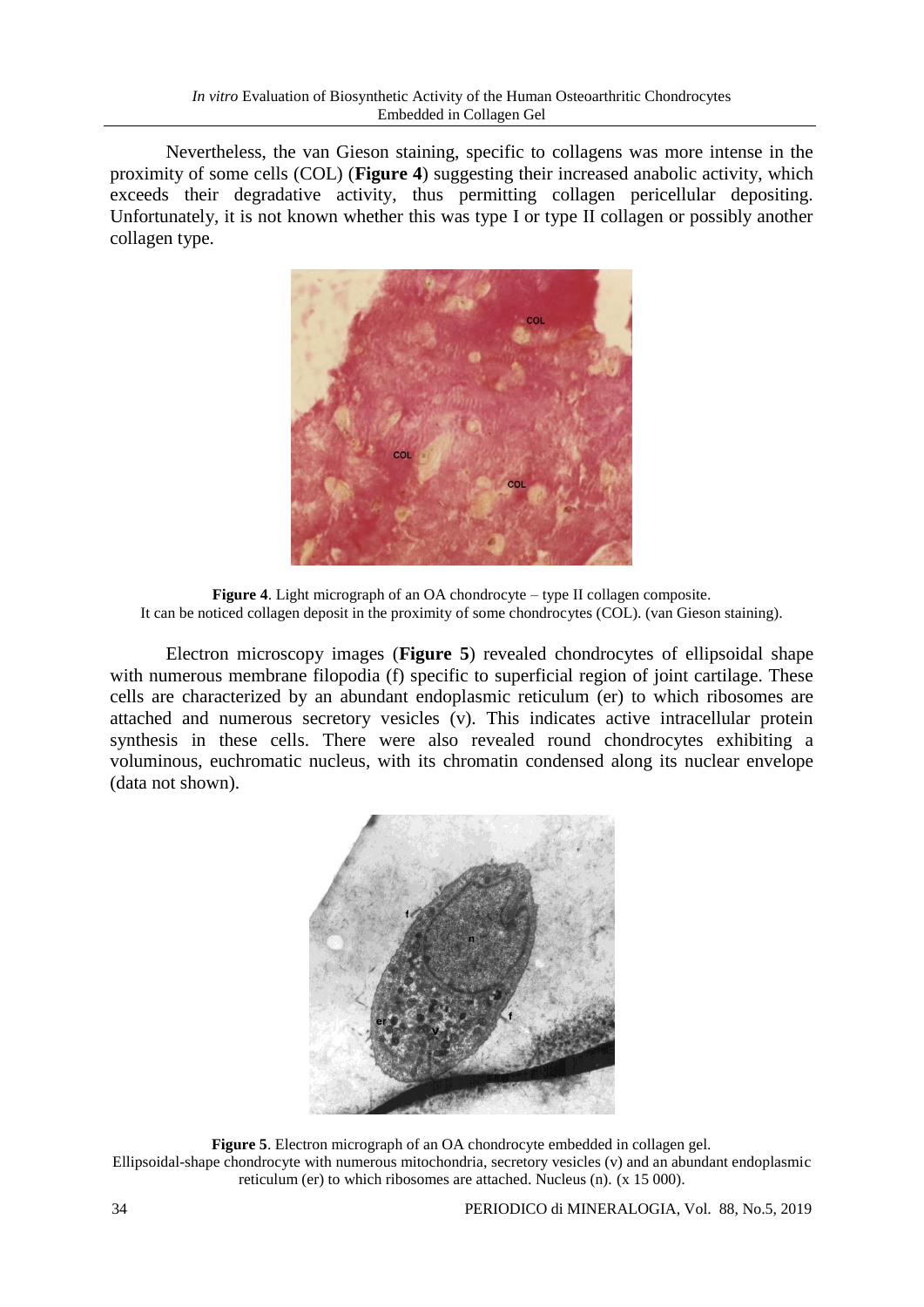### **Conclusions**

Type II collagen gel obtained from bovine tracheal cartilage proved to be an ideal culturing system for chondrocytes, since provides them with the possibility to regain and maintain their phenotype expressed *in vivo*. Thus, histological and electron microscopy studies revealed the fact that the third passage OA cartilage cells embedded in collagen gel, exhibited a morphology typical for chondrocytes.

Histological and immunohistochemical studies on synthesis of collagens and cartilage specific glycosaminoglycans (CS and KS) in solid, three-dimensional matrices of collagen gel demonstrated that OA cartilaginous cells are anabolically active. Consequently, net loss of ECM macromolecules during OA cartilage degenerative process is not due to their lack of synthesis, but to the increase in matrix catabolism.

## **References**

- 1. R.C. BILLINGHURST, L. DAHLBERG, M. IONESCU, A. REIGNER, R. BOURNE, C. RORABECK, P. MITCHELL, J. HAMBOR, O. DIEKMANN, H. TSCHESCHE, J. CHEN, H. van WART, A.R. POOLE - *J Clin Invest,* **99**, 1534-1545 (1997).
- 2. M.W. LARK, E.K. BAYNE, J. FLANAGAN, C.F. HARPER, L.A. HOERRNER, N. I. HUTCHINSON, I. SINGER, S.A. DONATELLI, J.R. WEIDNER, H.R. WILLIAMS, R.A. MUMFORD, L.S. LOHMANDER - *J Clin Invest,* **100**, 93- 106 (1997).
- 3. T. AIGNER, L. McKENNA *Cell. Mol. Life Sci.*, **59**, 5-18 (2002).
- 4. D.M. SALTER *Br. J. Rheumatol*., **32**, 780-786 (1993).
- 5. T. AIGNER, Y. ZHU, H. CHANKSI, F.A. MATSEN, W.J. MALONEY, L.J. SANDELL *Arthritis Rheum*., **42**, 1443-1450 (1999).
- 6. T. AIGNER, W. BERTLING, H. STOB, G. WESELOH, K. MARK *J. Clin. Invest.*, **21**, 829-837 (1993).
- 7. Z. WERB *Articular cartilage and Osteoarthritis*, K.E. KUETTNER, R. SCHLEYERBACH, J.G. PEYRON, V.C. HASCALL (eds.), New York: Raven Press, 1992, 295-305.
- 8. S. OHTA, K. IMAI, K. YAMASHITA, T. MATSUMOTO, I. AZUMANO, Y. OKADA *Lab. Invest.*, **78**, 79-87 (1998).
- 9. K. IMAI, S. OHTA, T. MATSUMATO, N. FUJIMOTO, H. SATO, M. SEIKI *Am. J. Pathol.*, **151**, 245-256 (1997).
- 10. L.S. LOHMANDER, P.J. NEAME, J.D. SANDY *Arthritis Rheum.*, **36**, 1214-1222 (1993).
- 11. S. CHUBINSKAYA, G. CS-SZABO, K.E. KUETTNER *J. Cytochem. Histochem.*, **46**, 723-729 (1998).
- 12. B. BOHM, T. AIGNER, C.P. BLOBEL, A. GEHRSITZ, J.R. KALDEN, H. BURKHARDT – *Arthritis Rheum.*, **42**, 1946-1950 (1999).
- 13. L. SCHUMAN, P. BUMA, D. VERSLEYEN, B. de MAN, P.M. van der KRAAN, W.B. van den BERG, G.N. HOMMINGA - *Biomaterials*, **16**, 809-814 (1995).
- 14. H.J. MANKIN *Textbook of Rheumatology*, W.N. KELLEY, E.D.J. HARRIS, S. RUDDY, C.B. SLEDGE (eds.), Philadelphia: WB Saunders, 1989, 1480-1500.
- 15. M. B. GOLDRING *Methods in Molecular Medicine: Human Cell Culture Protocols*, G.E. JONES (ed.), Totowa: Humana Press Inc., 1996, 217- 232.
- 16. G. NEGROIU, L. MOLDOVAN, M. CALOIANU, N. MIRANCEA, D. MIRANCEA *Rev. Roum. Biochim.*, **25**, 143-146 (1989).
- 17. M. MATSUSAKI, M. OCHI, Y. UCHIO, N. SHU, H. KURIOKA, K. KAWASAKI, N. ADACHI - *Gen Pharmac,* 31, 759-764.